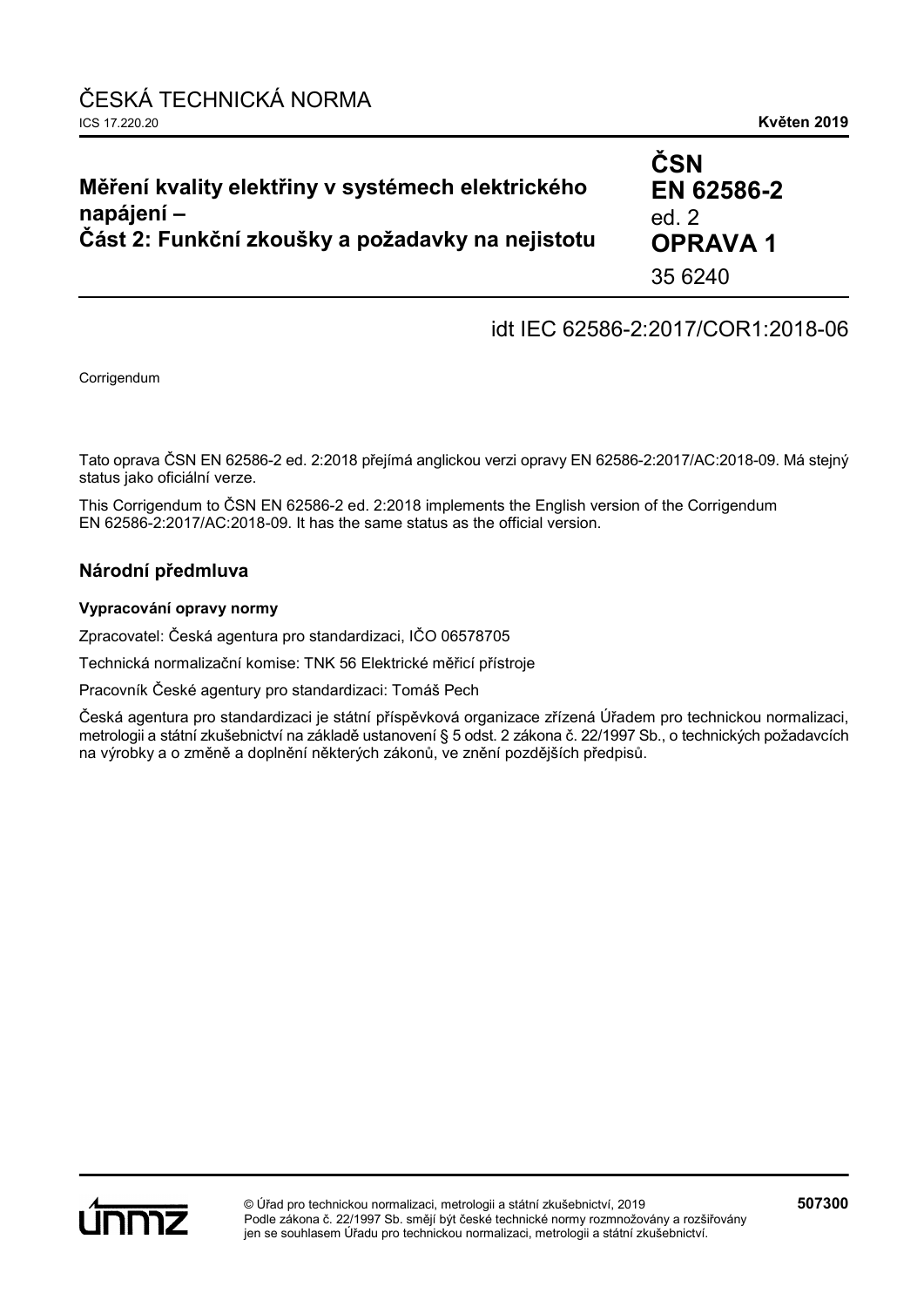# EUROPEAN STANDARD NORME EUROPÉENNE EUROPÄISCHE NORM

## **EN 62586-2:2017/AC:2018-09**

September 2018

ICS 17.220.20

English Version

## Power quality measurement in power supply systems - Part 2: Functional tests and uncertainty requirements (IEC 62586-2:2017/COR1:2018)

Mesure de la qualité de l'alimentation dans les réseaux d'alimentation - Partie 2: Essais fonctionnels et exigences d'incertitude (IEC 62586-2:2017/COR1:2018)

 Messung der Spannungsqualität in Energieversorgungssystemen - Teil 2: Funktionsprüfungen und Anforderungen an die Messunsicherheit (IEC 62586-2:2017/COR1:2018)

This corrigendum becomes effective on 7 September 2018 for incorporation in the English language version of the EN.



European Committee for Electrotechnical Standardization Comité Européen de Normalisation Electrotechnique Europäisches Komitee für Elektrotechnische Normung

**CEN-CENELEC Management Centre: Rue de la Science 23, B-1040 Brussels** 

© 2018 CENELEC All rights of exploitation in any form and by any means reserved worldwide for CENELEC Members.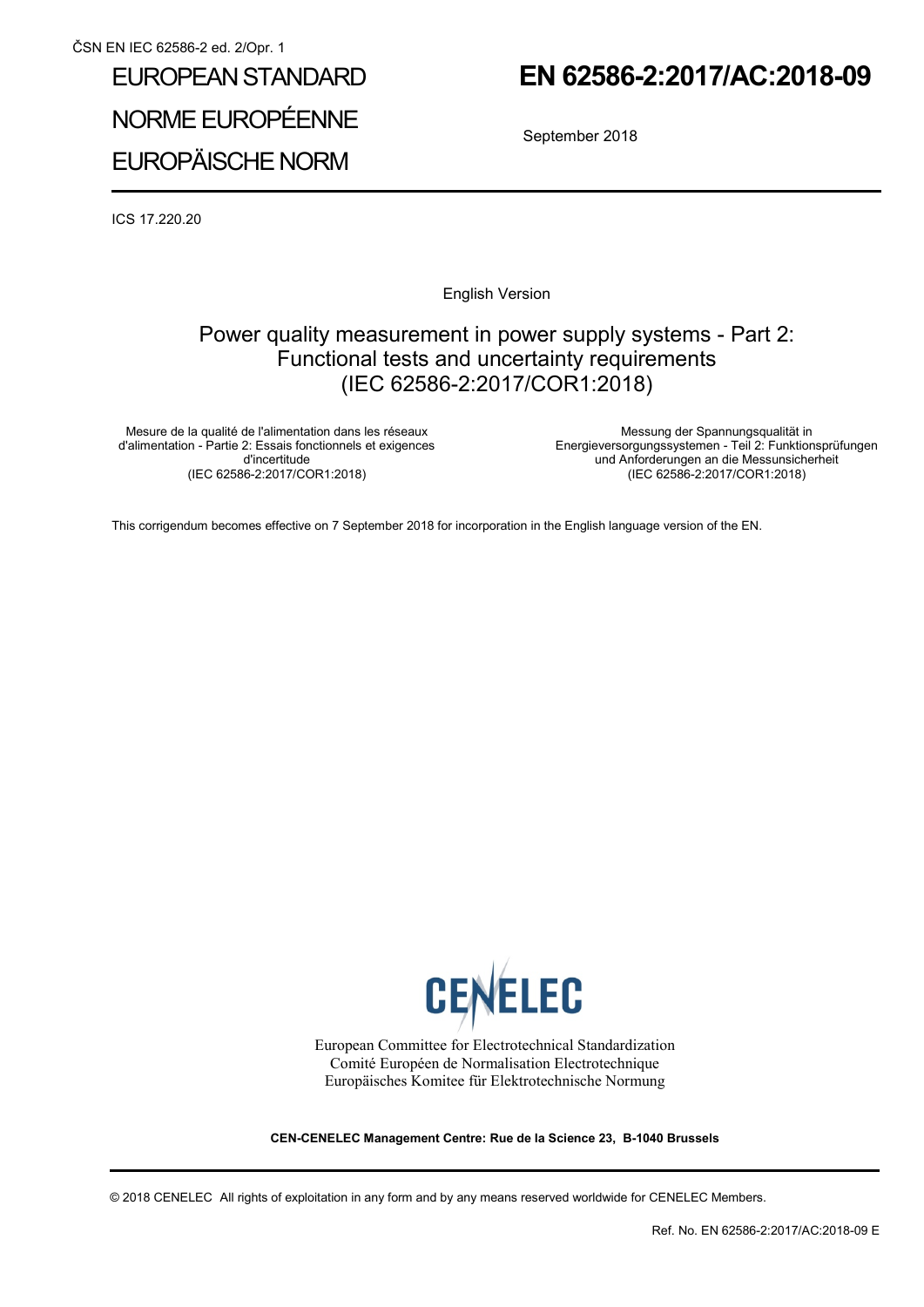#### **Endorsement notice**

The text of the corrigendum IEC 62586-2:2017/COR1:2018 was approved by CENELEC as EN 62586-2:2017/AC:2018-09 without any modification.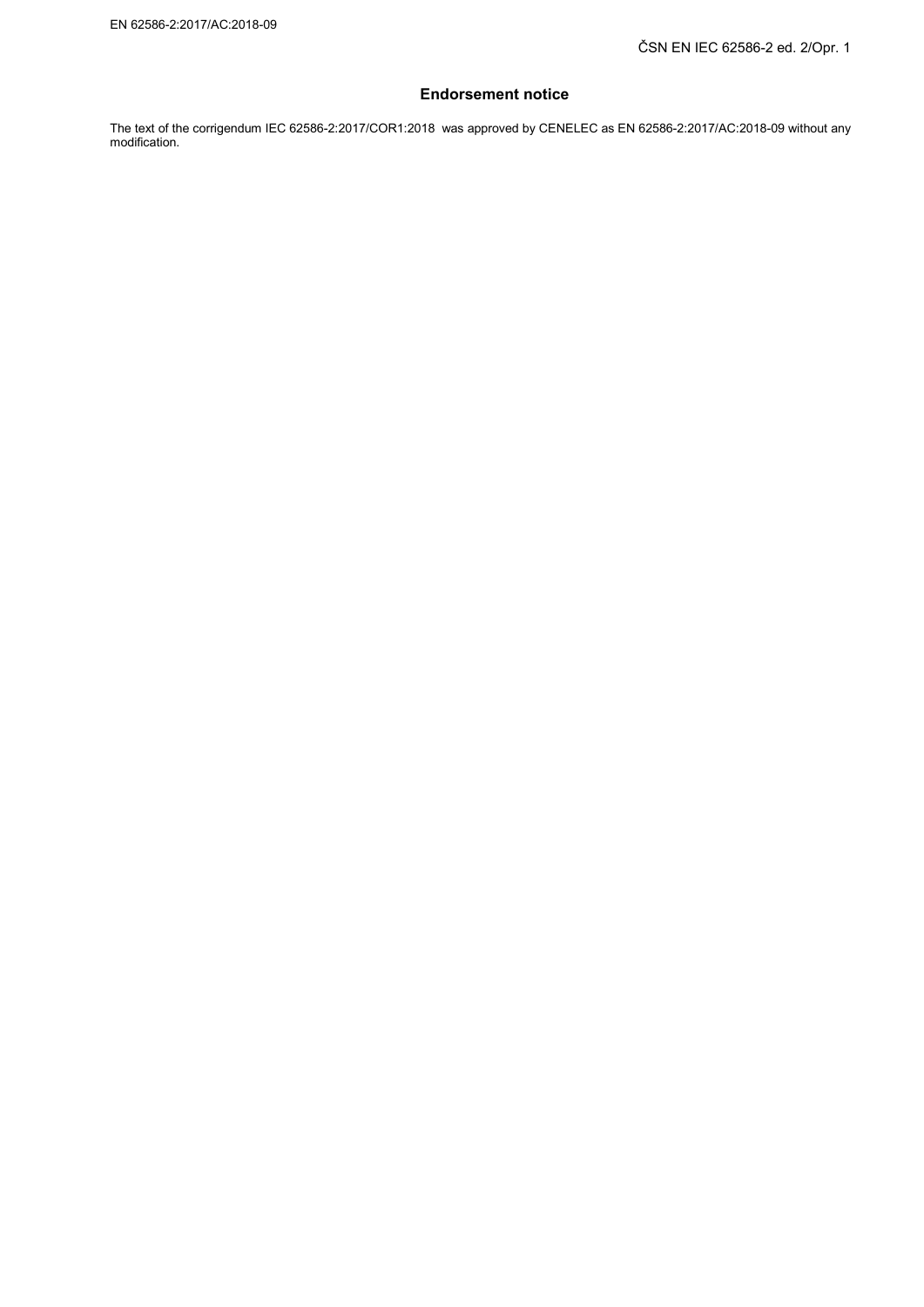IEC 62586-2:2017/COR1:2018 – 1 – © IEC 2018

## INTERNATIONAL ELECTROTECHNICAL COMMISSION COMMISSION ÉLECTROTECHNIQUE INTERNATIONALE

\_\_\_\_\_\_\_\_\_\_\_\_

**IEC 62586-2 Edition 2.0 2017-03**

**IEC 62586-2 Édition 2.0 2017-03**

**MESURE DE LA QUALITE DE L'ALIMENTATION DANS LES RESEAUX D'ALIMENTATION –** 

**POWER QUALITY MEASUREMENT IN POWER SUPPLY SYSTEMS –** 

**Part 2: Functional tests and uncertainty Partie 2: Essais fonctionnels et exigences d'incertitude**

**requirements**

### **CORRIGENDUM 1**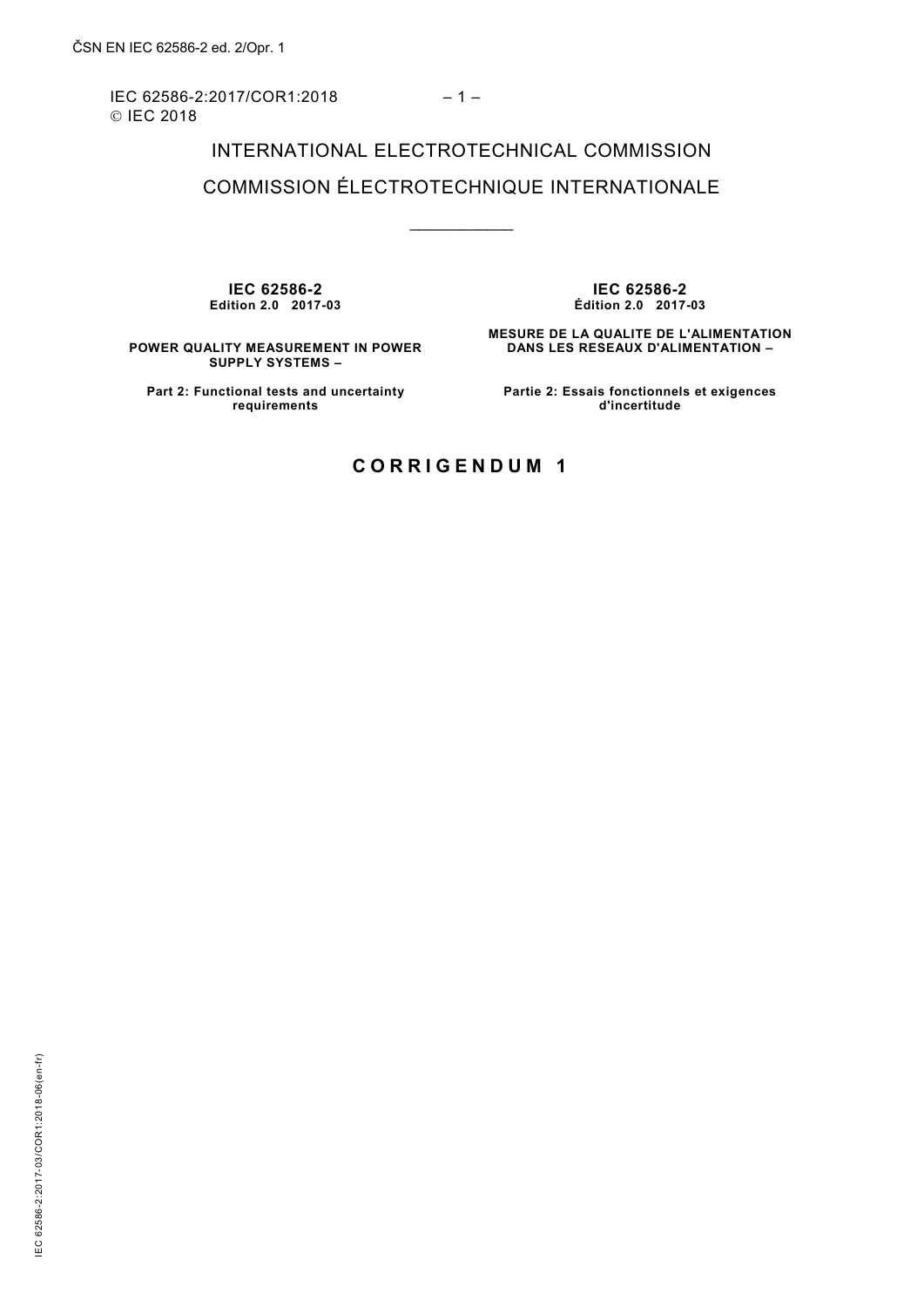– 2 – IEC 62586-2:2017/COR1:2018

### © IEC 2018

#### **6.1.3.2. Variations due to single influence quantities**

*Replace, in tests A1.3.1 and A1.3.2, in the "Target of the test" column:*

(for further calculations as required in 7.13)

*with:*

(for further calculations as required in Clause 8)

#### **6.2.2.2 Variations due to single influence quantities**

*Replace, in tests A2.3.1 and A2.3.2, in the "Target of the test" column:*

(for further calculations as required in 7.13)

*with:*

(for further calculations as required in Clause 8)

#### **6.2.4.1 10/12 cycles with 10 min synchronisation**

*Replace, in the text and note to the table for test A2.4.1:*

10 min tick should occur in the middle of the 10/12-cycle time interval number 3 000.

NOTE 59,99 Hz = (2 999,5 / 600) × 12; 49,99 Hz =  $(2999,5/600) \times 10^{-7}$ 

*with:*

10 min tick should occur during the 10/12 cycle time interval number 3 000.

NOTE 59,99 Hz = (2 999,5 / 600) × 12; 49,99 Hz =  $(2999, 4 / 600) \times 10$ 

#### **Figure 4 – Detail 3 of waveform for tests of dips according to test A4.1.1**

*Replace "*V" with "%"

*Replace, in the top box of the figure, the values* "70" *with "*70,7*"and "*64*" with "*63,6*"* 

#### **6.1.3.2 Variations due to single influence quantities**

*Remplacer, dans les essais A1.3.1 et A1.3.2, colonne "Objectif de l'essai":* 

(pour les calculs ultérieurs requis en 7.13)

*par:*

(pour les calculs ultérieurs requis à l'Article 8)

#### **6.2.2.2 Variations en fonction des grandeurs d'influence uniques**

*Remplacer, dans les essais A2.3.1 et A2.3.2, colonne "Objectif de l'essai":*

(pour les calculs ultérieurs requis en 7.13)

*par:*

(pour les calculs ultérieurs requis à l'Article 8)

#### **6.2.4.1 10/12 cycles avec 10 min de synchronisation**

*Remplacer, dans le texte et note du tableau pour l'essai A2.4.1:*

Il convient qu'une impulsion de 10 min se produise au milieu de l'intervalle de temps de 10/12 cycles numéro 3 000.

NOTE 59,99 Hz = (2 999,5 / 600) × 12; 49,99 Hz =  $(2999,5 / 600) \times 10$ 

*par:*

Il convient qu'une impulsion de 10 min se produise au cours de l'intervalle de temps de 10/12 cycles numéro 3 000.

NOTE 59,99 Hz = (2 999,5 / 600) × 12; 49,99 Hz =  $(2999, 4 / 600) \times 10^{-7}$ 

#### **Figure 4 – Détail 3 de la forme d'onde pour les essais des creux conformément à l'essai A4.1.1**

*Remplacer "*V*" par "*%*"* 

*Remplacer, dans la boîte du haut de la figure, les valeurs* "70" *par* "70,7" *et* "64" *par* "63,6"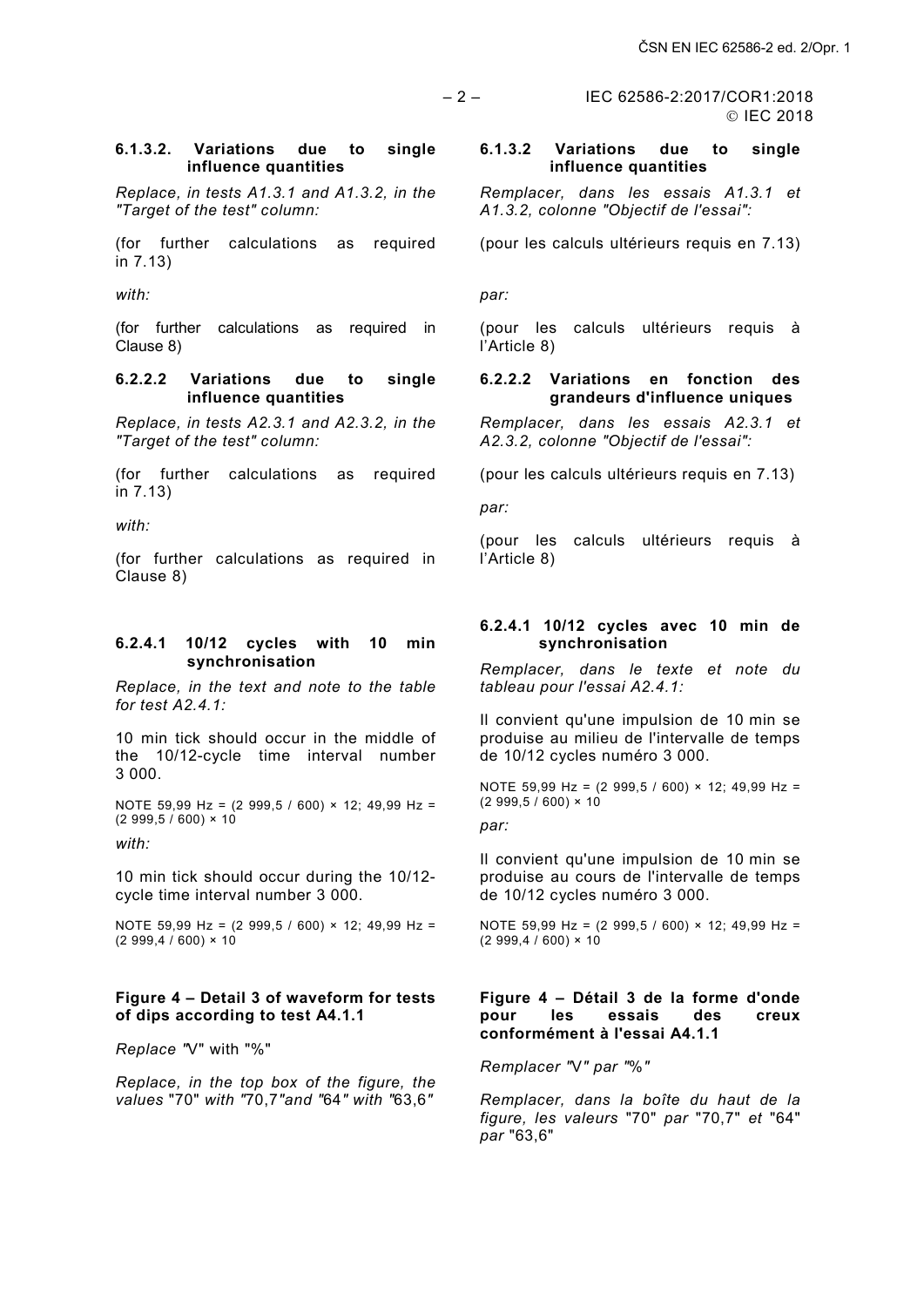© IFC 2018

**Figure 13 – Detail 3 of waveform for test of polyphase dips/interruptions**

*Replace "*V" with "%"

*Replace the value* "70" *with "*70,7*"*

#### **Figure 15 – Detail 2 of waveform for test of polyphase swells**

*Replace "*V" with "%"

*Replace the value* "127" *with "*127,5*"*

#### **6.6.4.1 10/12 cycles with 10 min synchronization**

*Replace, in the text and note to the table for test A6.4.1:*

10 min tick should occur in the middle of the 10/12-cycle time interval number 3 000.

NOTE 59,99 Hz = (2 999,5 / 600) × 12; 49,99 Hz =  $(2999,5/600) \times 10^{-7}$ 

*with:*

10 min tick should occur during the 10/12 cycle time interval number 3 000.

NOTE 59,99 Hz = (2 999,5 / 600) × 12; 49,99 Hz =  $(2999,4/600) \times 10$ 

#### **6.6.4.3 10 min aggregation**

*Replace, in the text and note to the table for test A6.6.1:*

10 min tick should occur in the middle of the 10/12-cycle time interval number 3 000.

NOTE 59,99 Hz = (2 999,5 / 600) × 12; 49,99 Hz =  $(2999,5 / 600) \times 10$ 

*with:*

10 min tick should occur during the 10/12 cycle time interval number 3 000.

NOTE 59,99 Hz = (2 999,5 / 600) × 12; 49,99 Hz =  $(2999,4/600) \times 10$ 

**Figure 13 – Détail 3 de la forme d'onde pour l'essai des creux/coupures polyphasés**

*Remplacer "*V*" par "*%*"* 

*Remplacer la valeur* "70" *par* "70,7"

#### **Figure 15 – Détail 2 de la forme d'onde pour l'essai des surtensions polyphasées**

*Remplacer "*V*" par "*%*"* 

*Remplacer la valeur* "127" *par* "127,5"

#### **6.6.4.1 10/12 cycles avec 10 min de synchronisation**

*Remplacer, dans le texte et note du tableau pour l'essai A6.4.1:*

Il convient qu'une impulsion de 10 min se produise au milieu de l'intervalle de temps de 10/12 cycles numéro 3 000.

NOTE 59,99 Hz = (2 999,5 / 600) × 12; 49,99 Hz =  $(2999.5 / 600) \times 10$ 

*par:*

Il convient qu'une impulsion de 10 min se produise au cours de l'intervalle de temps de 10/12 cycles numéro 3 000.

NOTE 59,99 Hz = (2 999,5 / 600) × 12; 49,99 Hz =  $(2999, 4 / 600) \times 10^{-7}$ 

#### **6.6.4.3 Agrégation de 10 min**

*Remplacer, dans le texte et note du tableau pour l'essai A6.6.1:*

Il convient qu'une impulsion de 10 min se produise au milieu de l'intervalle de temps de 10/12 cycles numéro 3 000.

NOTE 59,99 Hz = (2 999,5 / 600) × 12; 49,99 Hz =  $(2999,5/600) \times 10$ 

*par:*

Il convient qu'une impulsion de 10 min se produise au cours de l'intervalle de temps de 10/12 cycles numéro 3 000.

NOTE 59,99 Hz = (2 999,5 / 600) × 12; 49,99 Hz =  $(2999,4/600) \times 10$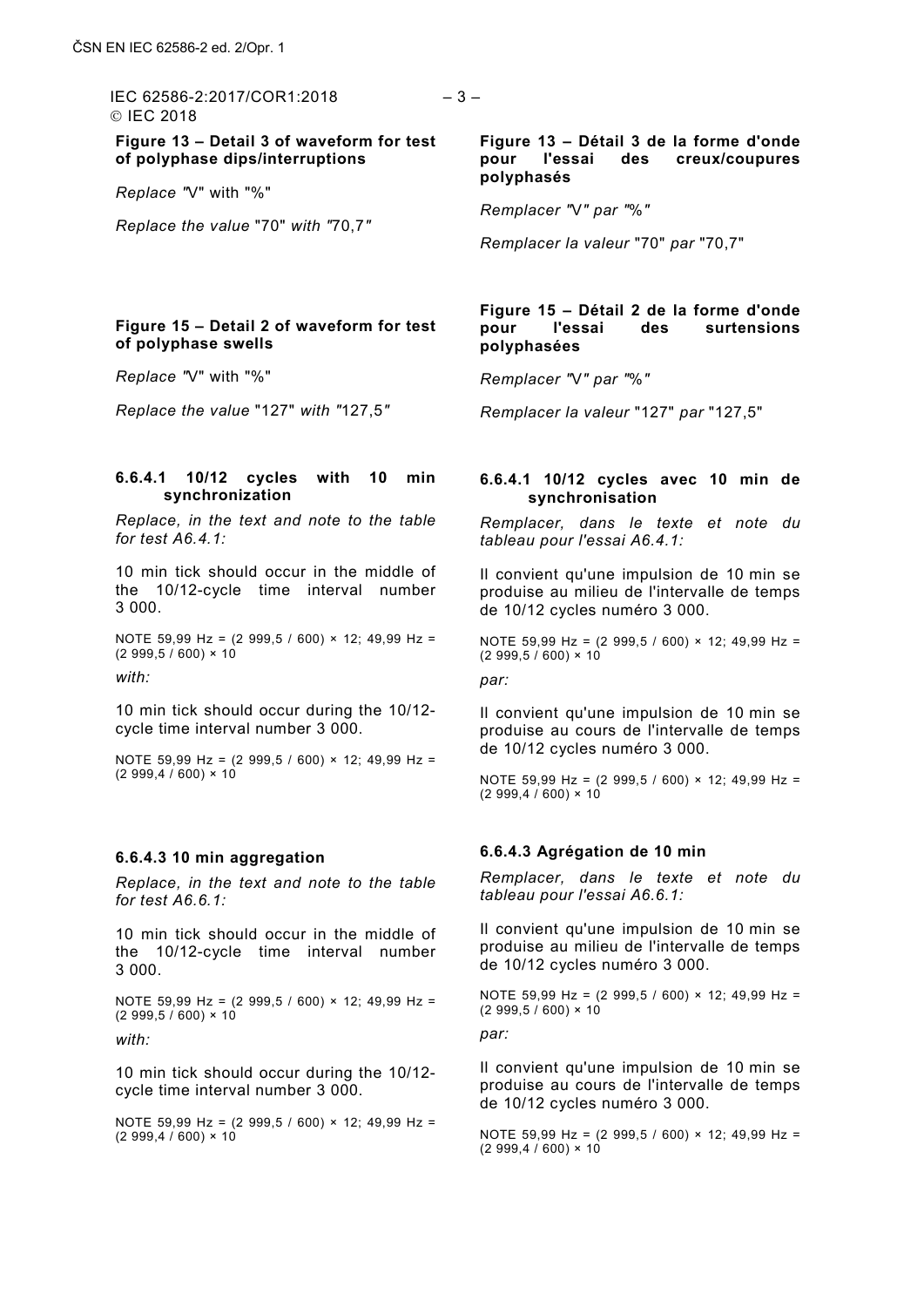$-4 -$  IEC 62586-2:2017/COR1:2018 © IEC 2018

#### **6.7.4.1 10/12 cycles with 10 min synchronization**

*Replace, in the text and note to the table for test A7.4.1:*

10 min tick should occur in the middle of the 10/12-cycle time interval number 3 000.

NOTE 59,99 Hz = (2 999,5 / 600) × 12; 49,99 Hz =  $(2999,5/600) \times 10$ 

*with:*

10 min tick should occur during the 10/12 cycle time interval number 3 000.

NOTE 59,99 Hz = (2 999,5 / 600) × 12; 49,99 Hz =  $(2999, 4 / 600) \times 10$ 

#### **6.7.4.3 10 min aggregation**

*Replace, in the text and note to the table for test A7.6.1:*

10 min tick should occur in the middle of the 10/12-cycle time interval number 3 000.

NOTE 59,99 Hz = (2 999,5 / 600) × 12; 49,99 Hz =  $(2999,5 / 600) \times 10$ 

*with:*

10 min tick should occur during the 10/12 cycle time interval number 3 000.

NOTE 59,99 Hz = (2 999,5 / 600) × 12; 49,99 Hz =  $(2999, 4 / 600) \times 10$ 

#### **6.7.4.1 10/12 cycles avec 10 min de synchronisation**

*Remplacer, dans le texte et note du tableau pour l'essai A7.4.1:*

Il convient qu'une impulsion de 10 min se produise au milieu de l'intervalle de temps de 10/12 cycles numéro 3 000.

NOTE 59,99 Hz = (2 999,5 / 600) × 12; 49,99 Hz =  $(2999,5 / 600) \times 10$ 

*par:*

Il convient qu'une impulsion de 10 min se produise au cours de l'intervalle de temps de 10/12 cycles numéro 3 000.

NOTE 59,99 Hz = (2 999,5 / 600) × 12; 49,99 Hz =  $(2999, 4 / 600) \times 10$ 

#### **6.7.4.3 Agrégation de 10 min**

*Remplacer, dans le texte et note du tableau pour l'essai A7.6.1:*

Il convient qu'une impulsion de 10 min se produise au milieu de l'intervalle de temps de 10/12 cycles numéro 3 000.

NOTE 59,99 Hz = (2 999,5 / 600) × 12; 49,99 Hz =  $(2999.5 / 600) \times 10$ 

*par:*

Il convient qu'une impulsion de 10 min se produise au cours de l'intervalle de temps de 10/12 cycles numéro 3 000.

NOTE 59,99 Hz = (2 999,5 / 600) × 12; 49,99 Hz =  $(2999, 4 / 600) \times 10$